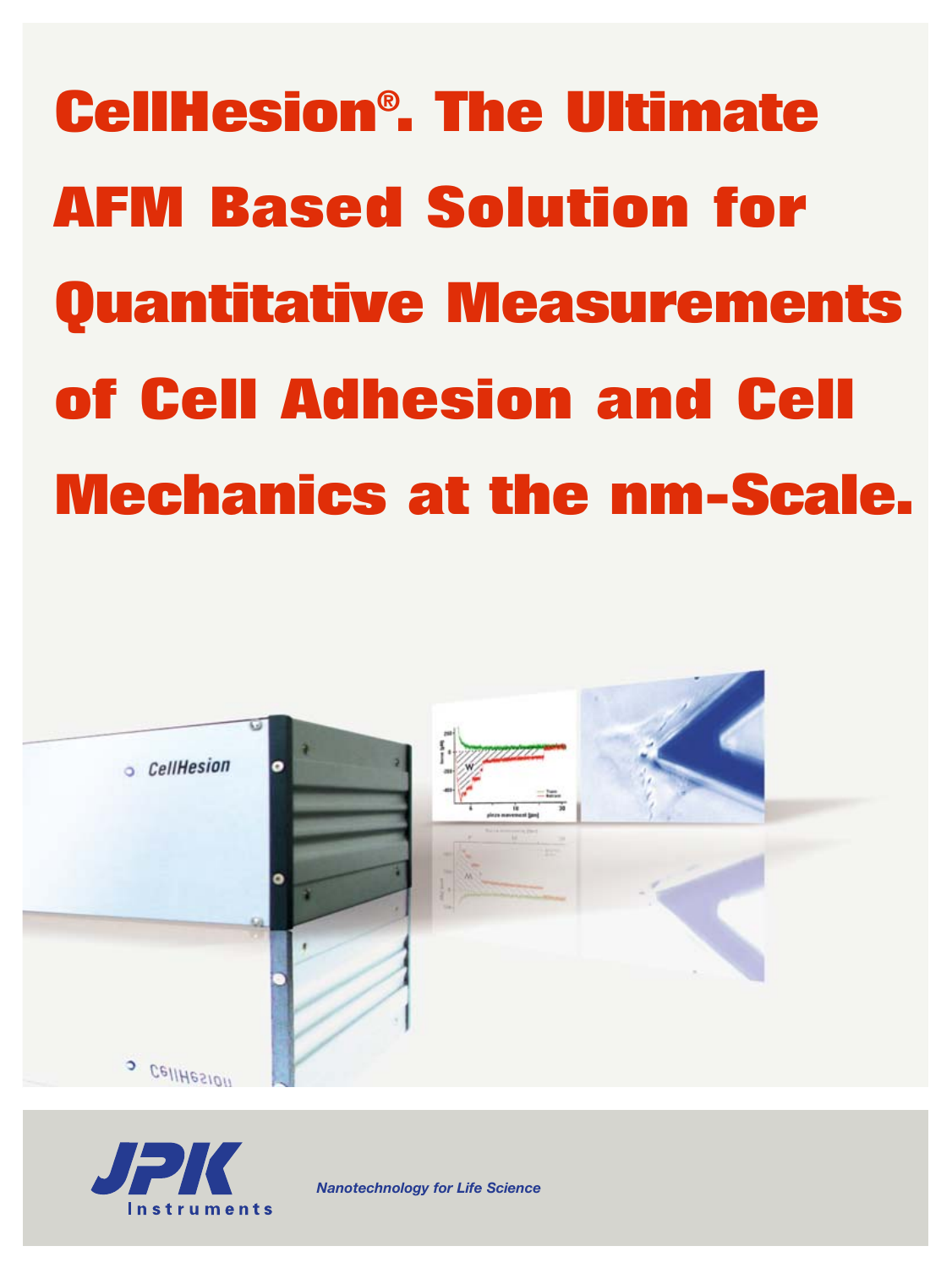# **CellHesion® . Research in Cel New Dimension. And a New**

HAL 100

**The measurement of cell adhesion and cell mechanics phenomena has been for years a primary focus of research activity in the life sciences. Many different disciplines have been interested in the interaction of cells with other cells or substrates. This is especially true for biophysics, biochemistry, cellular and medical research in cell migration, implant research, wound healing, developmental biology, or even in bioengineering for the development of bacteriophobic materials (e.g., long-term catheters). Up to now, adhesion phenomena have been studied with fluorescence microscopy, capillary techniques, or mechanical methods such as rotation assays.** 

**All these methods have their limitations, however: either they provide qualitative results only, or they are imprecise, not to mention difficult to operate and interpret. The need for quantitative and statistically reliable measurements has proved elusive – until now. With its new CellHesion® module for the BioAFM NanoWizard®, JPK Instruments has created an integrated system for measuring cell-cell and cell-substrate interactions.**

#### **100 µm in z: CellHesion® expands the AFM spectrum**

Quantitative results for single cells, precision down to the picoNewton (pN) level, total reproducibility – the innovative CellHesion® methodology opens up new paths for the study of cellular interactions – and a completely new level of quality in the results. The CellHesion® module expands the vertical travel range of the NanoWizard® AFM to more than 100 µm by integrating a precise sample lift mechanism into the AFM stage. The flexibility of the optical

 $C$ ellHesion

lovert 200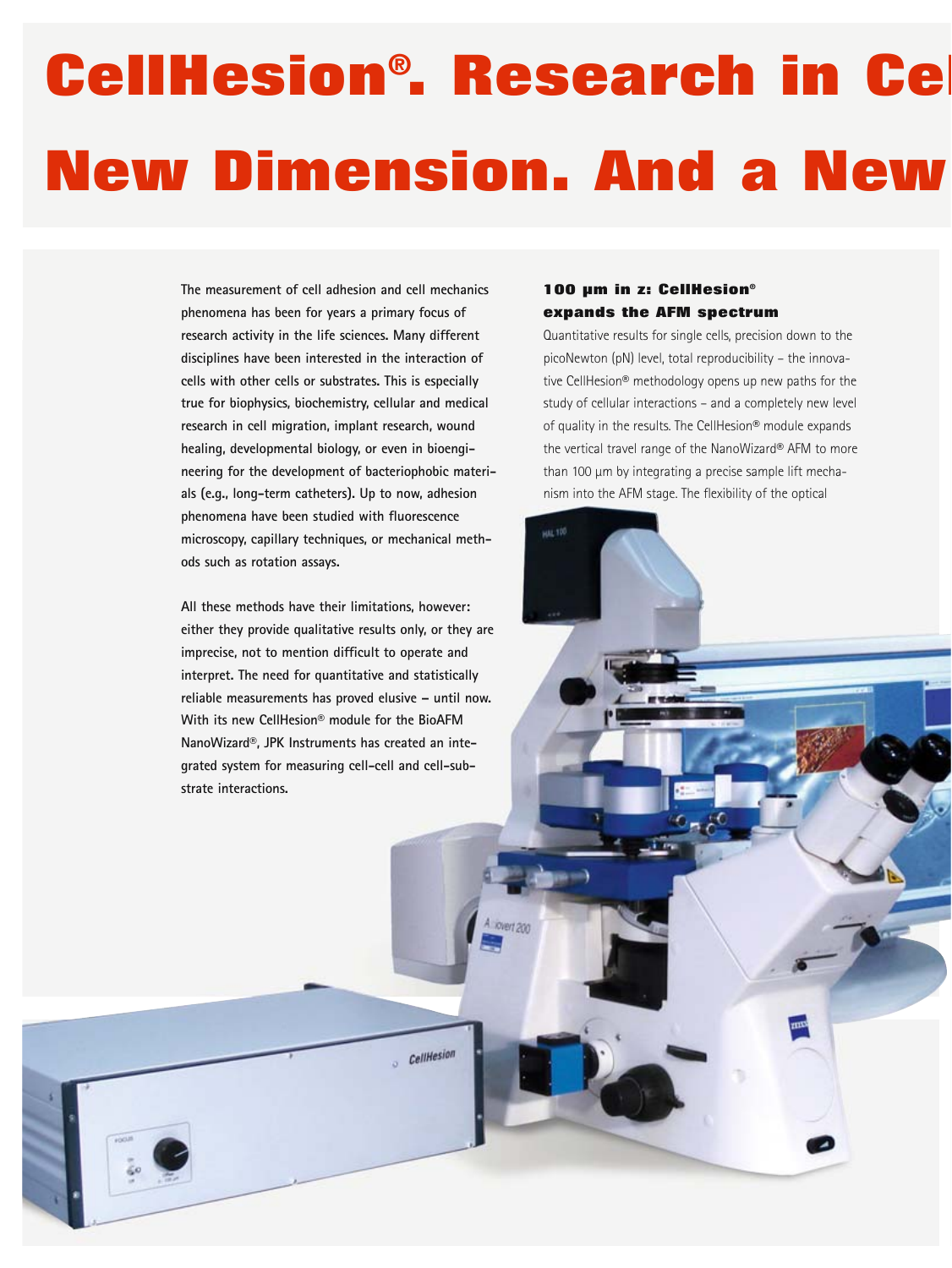# **ll Adhesion and Cell Mechanic Quality in Scientific Results.**

setup is enhanced by a PIFOC® focus tracking system that allows the user to keep the plane of interest in focus at all times during the experiments. The fully integrated CellHesion® development kit offers enough room in the vertical direction to handle even large cells and separate even well adhering cells from their substrates. The NanoWizard® platform ensures that the full range of modern AFM technology is available – from high resolution imaging to single molecule force spectroscopy, nanomanipulation or nanolithography – while allowing complete integration into inverted research microscopy such as fluorescence or confocal microscopy.

All modes of optical transmission illumination techniques such as DIC or phase contrast can be used simultaneously – an important feature when transferring cells to the cantilever, or for observing cells with fluorescence techniques such as TIRF, CLSM, FRAP or Ca<sup>2+</sup> imaging parallel to CellHesion® experiments.

#### **From imaging to elasticity: a myriad of measurement possibilities**

CellHesion® provides precisely quantifiable and reliably reproducible measurements of the adhesive and stiffness characteristics of cells or other microscopic objects. The system delivers precise information about single molecule behavior. Additionally, quantifiable and reproducible data can be produced for a number of important parameters involved in cell adhesion, including single bond partner interactions. CellHesion® can also be used to determine mechanical characteristics, such as cell elasticity or



stiffness – information that is important for the understanding of cell adhesion and cell motility since cell stiffness influences the contact surface as well as the number of possible bond partners on the molecular scale. With the CellHesion®, the mechanical characteristics of a cytoskeleton while varying temperature, pH values, ion concentration, or active agents can be tested while the cell response is simultaneously observed by optical methods.

### **Precision, performance, stability: German engineering down to the smallest detail**

Outstanding piezo linearity and precise positioning – the capabilities of the CellHesion® system are based on piezoelectric elements from PI (Physik Instrumente) that have been specifically designed for JPK. PI is the global leader in parallel kinematic technology with friction-free flexures. Its systems lead the market in terms of dynamics, resolution, reproducibility and control accuracy. All axes have integrated capacitive sensors for closed-loop control – guaranteeing absolute positioning precision. The entire system is designed to provide utmost stability for the most demanding applications.

- **1. 2a. 2b. 2c. 2d.**
	- *1. AFM image of gold clusters imaged in buffer. Scan area 375 nm x 500 nm.*
	- *2. A living cell is slowly detached from a gold nanopattern substrate through a chemically functionalized cantilever (phase contrast images). In 2d. the cell is completely detached from the surface.*

*Courtesy of C. Selhuber and J. P. Spatz, Heidelberg University, Germany*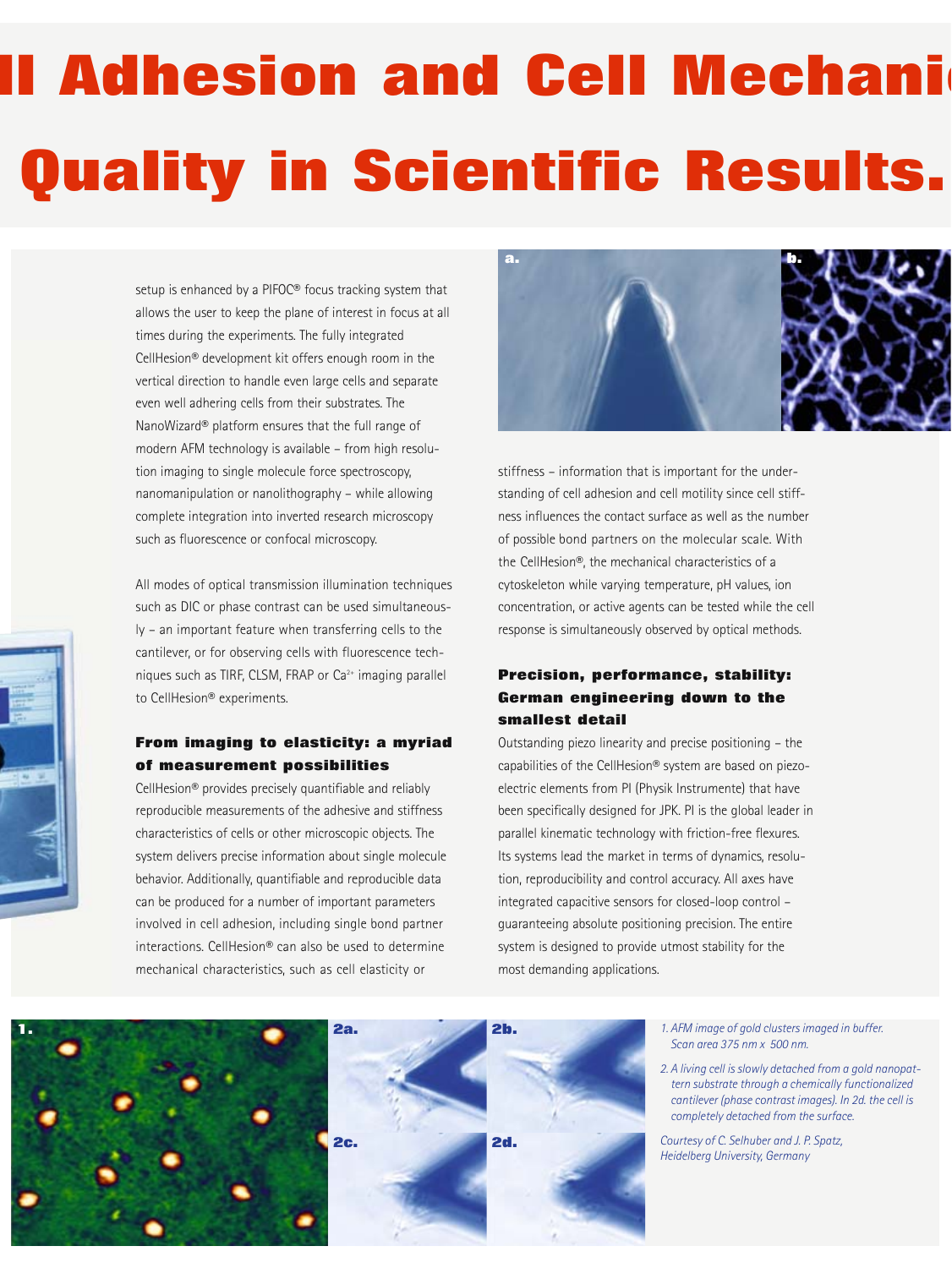# **cs Gains a**



- *a. Phase contrast image of a SAOS cell (expressing the A2 integrin subunit) attached to the AFM force sensor (cantilever).*
- *b. AFM image of collagen type I micro-fibrils on glass, imaged in buffer. Scan area 600 nm x 960 nm.*
- *c. Force distance curves of the interaction between SAOS cells and collagen exhibiting 67 nm periodicity at different contact times.*
- *d. Quantification of the maximal unbinding force for SAOS-A2 collagen binding.*

A critical point in combining AFM and fluorescence is the cross coupling from the AFM beam deflection laser with the fluorescence signal. The JPK infrared laser system used for cantilever deflection detection and special filters in the NanoWizard® AFM head, ensure not only fluorescence without cross coupling, but also avoid interference artifacts in force spectroscopy.

The unique coupling of the lift mechanism of the sample with a simultaneous focus tracking is essential for pulling experiments over a large travel range. The plane of interest is tracked via a PIFOC® objective stage controlled via the JPK software. The CellHesion® software includes advanced settings for force spectroscopy, mapping and an easy-to-use scripting tool for user defined experiments. With powerful batch processing of the data, the user can analyse and quantify datasets with the push of a button.

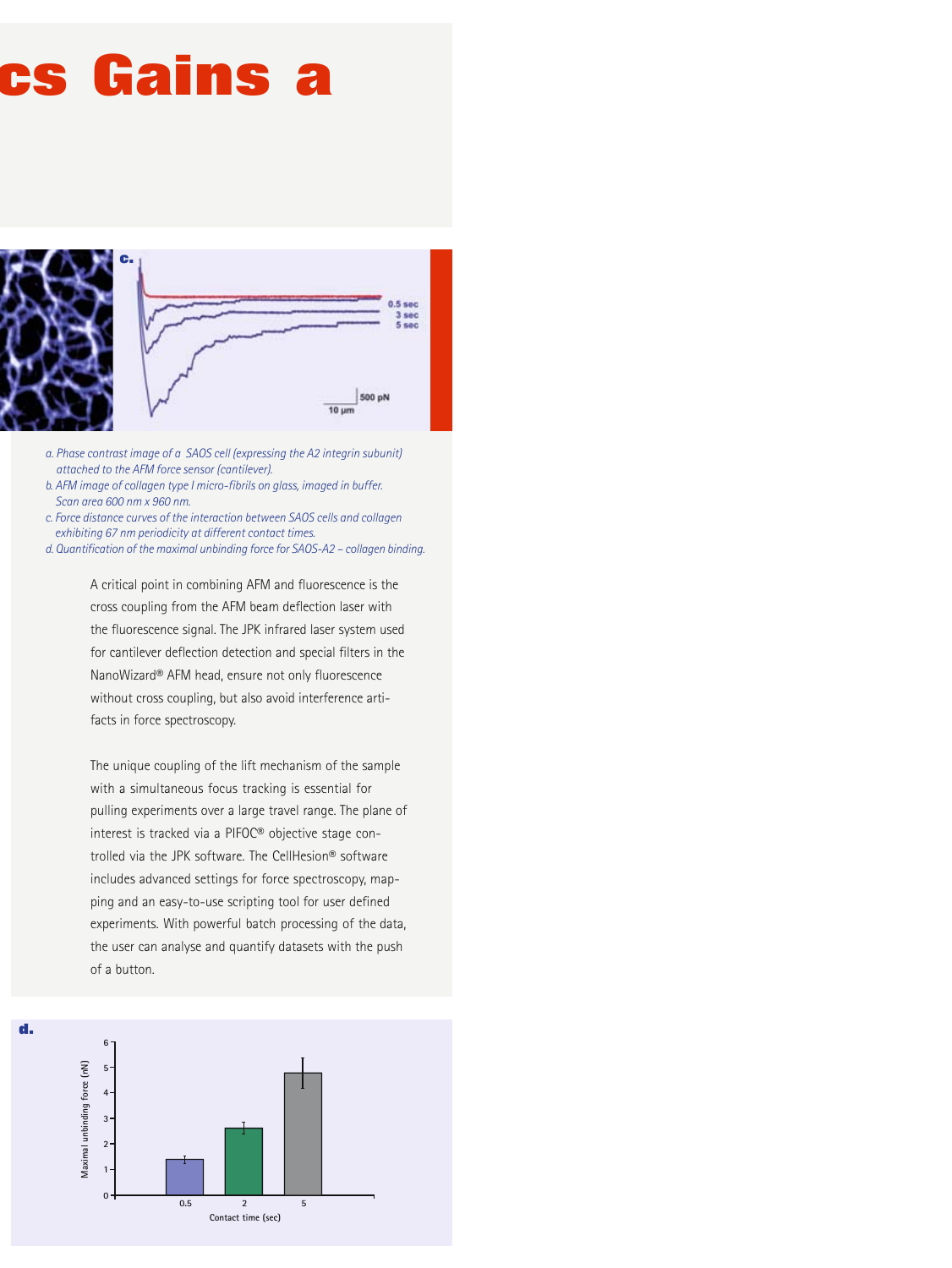

### **Complete or modular: the CellHesion® development kit**

Temperature range from 15°C to 60°C, liquids, and simultaneous operation of optical contrast-enhancing transmission illumination techniques – CellHesion® is tailor-made for the specialized requirements of working with biological materials. Based on high-end BioAFM NanoWizard® technology and integrated into inverted microscopes, CellHesion® is a complete system for todays research needs. As an extra module, it can also be added easily to an existing NanoWizard® AFM platform.

Because JPK Instruments specializes in life science and soft matter applications, it also offers a broad spectrum of accessories, so an existing research platform can be extended to meet individual needs. The BioCell™, for example. This patent pending mini-incubator for coverslip substrates can handle 400 µL of buffer solution and operating temperatures of 15°C to 60°C. Or the JPK CoverslipHolder: a similar design as the BioCell™, with perfusion but without the temperature control. Another alternative: the JPK SmallCell™, a closed fluid cell for small volumes below 70 µL.

All components are designed to work seamlessly with optical methods that are particularly useful in adhesion studies like Reflection Interference Contrast or TIRF. Structural information derived by these optical methods can be overlaid with functional data that is determined by the force measurements.

- *1. Fluorescence image of REF52 fibroblast attached to the cantilever and in contact with the surface next to the cantilever cell is a fluorescent cell that has adhered to the substrate.*
- *2. Phase contrast image of a melanoma cell attached to the AFM force sensor (cantilever).*